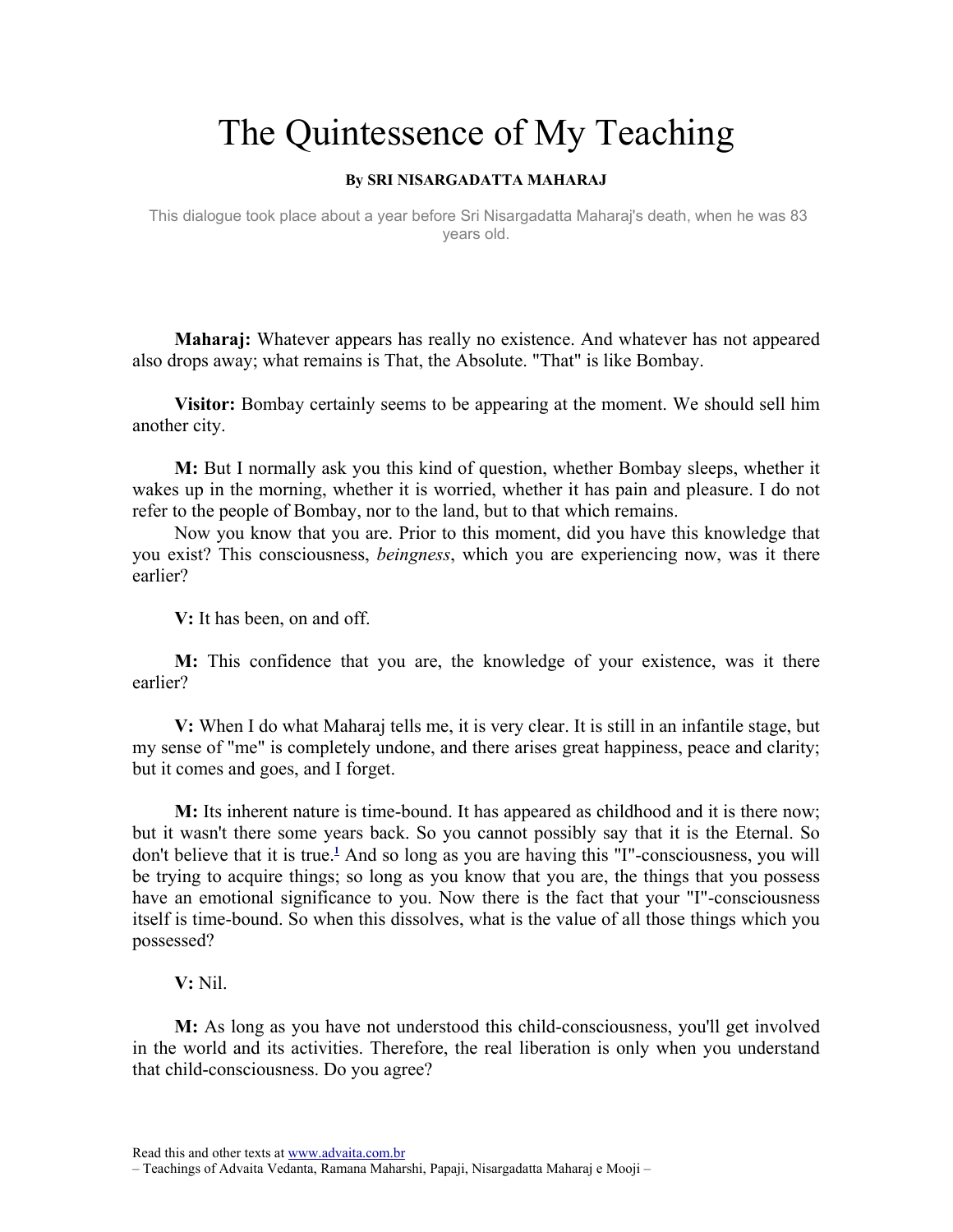V: I do agree.

M: During your entire lifetime, you do not have any permanent identity. Whatever you consider yourself to be changes from moment to moment. Nothing is constant.

V: And what you think you are going to become changes too, with time, in spite of yourself.

M: That change is also made possible by the child-conciousness. Because of that, all these changes take place. That is why you must grasp this principle.

If you really want to understand this, you must give up your identification with the body. By all means, make use of the body, but don't consider yourself to be the body while acting in this world. Identify yourself with the consciousness, which dwells in the body; with that identity, you should act in the world. Will it be possible?

So long as you identify yourself as the body, your experience of pain and sorrow will increase day by day. That is why you must give up this identification, and you should take yourself as the consciousness. If you take yourself as the body, it means you have forgotten your true Self, which is the atman. And sorrow results for the one who forgets himself. When the body falls, the principle which always remains is You. If you identify yourself with the body, you will feel that you are dying, but in reality there is no death because you are not the body. Let the body be there or not be there, your existence is always there; it is eternal.

Now who or what has heard my talk? It is not the ear, not the physical body, but that knowledge which is in the body; that has heard me. So identify yourself with that knowledge, that consciousness. Whatever happiness we enjoy in this world is only imaginary. The real happiness is to know your existence, which is apart from the body. You should never forget the real identity that you possess. Consider a patient on his deathbed, certain to die. Now when he first comes to know of his disease, say cancer, he gets such a shock that it is permanently engraved in his memory. Like that, you should never forget your true nature — the true identity I have told you about.

A patient who is suffering from cancer is, as it were, all the time silently chanting "I'm dying from cancer"; and that chant proceeds without any efforts. Similarly, in your case: Take up that chant "I am consciousness." That chant, too, should go on without any effort. One who is constantly awake in his true nature — having this knowledge about himself — is liberated.

A patient suffering from terminal cancer always remembers his state and ultimately undergoes that very end; so much is certain. Similarly, one who remembers that he is the knowledge, that he is the consciousness, has that end, he becomes the Parabrahman.

So if you are about to photograph this land, I would say, no don't photograph… take a photograph of it but without land. Whatever is Bombay, take a photograph of that and show me. Can you?

V: I could not do it.

M: So that is like photographing yourself without the body. You are that, like Bombay. Remembering that you are the consciousness should be without any effort. When

<sup>–</sup> Teachings of Advaita Vedanta, Ramana Maharshi, Papaji, Nisargadatta Maharaj e Mooji –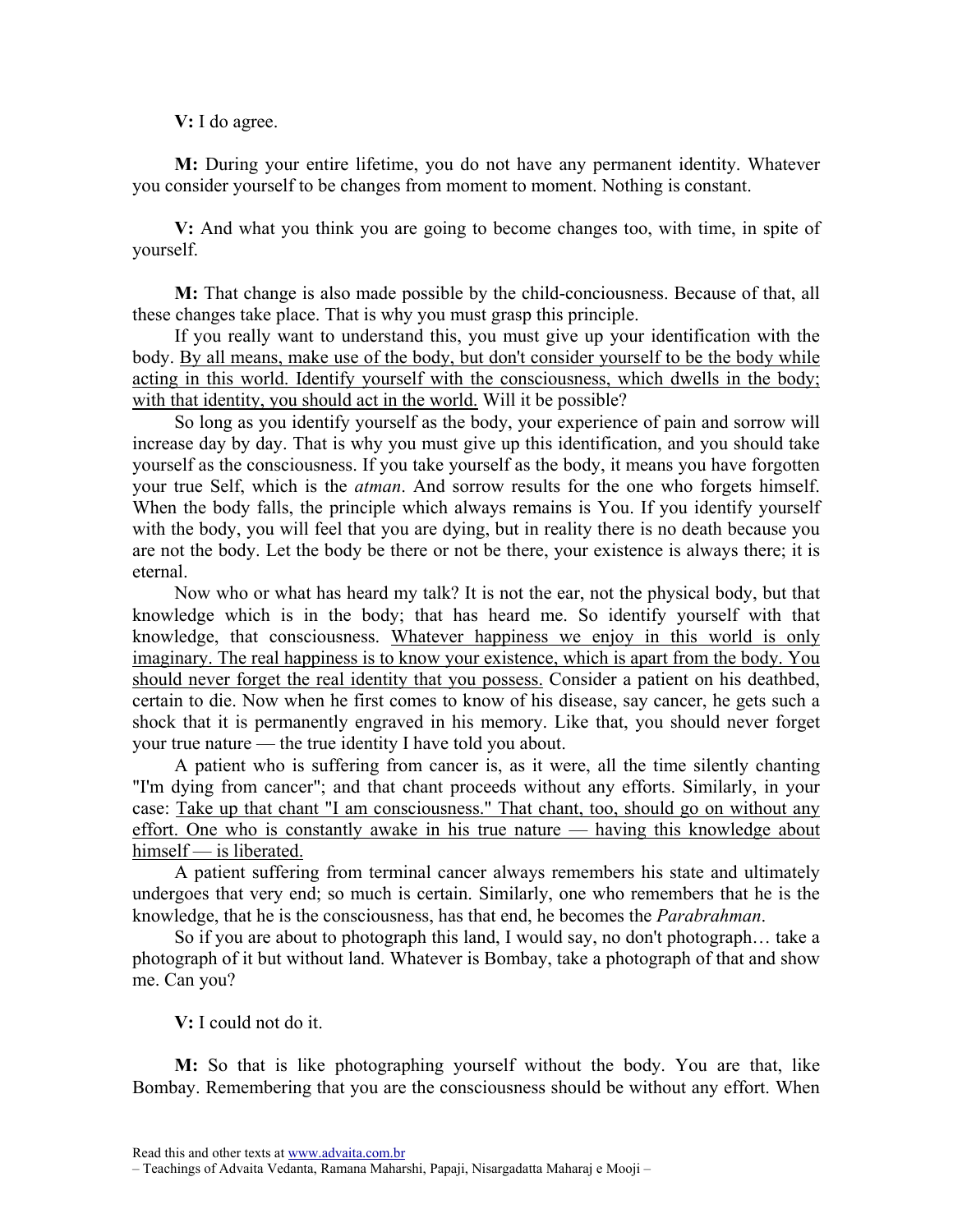you say "I," don't refer to this body's "I," but to that "I" which represents this consciousness. The consciousness is "I," and make use of this knowledge when you act.

The pleasure or happiness that you have had, is it through the words that you have heard or because you have had a glimpse of your atman?

V: I have been studying a lot all along in doing the sadhana. Since I met Maharaj, things are becoming clarified and also I am getting confirmation of what I have learned.

M: What should be your ultimate conclusion after reading a lot, doing *sadhana* and listening to these talks? It is that the hearer, the knower, is not concerned with the upadhi — that is, the body, mind and consciousness — and that he is separate from this *upadhi* that has come upon him.

V: Does that mean sakshivan, witness-consciousness?

**M:** You use that word *sakshivan*, but what do you really mean by it? That there is sentience, through which you see what is happening. But other than that, is anything needed for witnessing to take place? The sun has arisen, and there is daylight. Have you put yourself out to do any witnessing? Or do you see effortlessly; therefore, witnessing simply takes place. There is nothing that what you call the "witness" has to do; witnessing happens purely by itself.

This knowledge "I am" has dawned on you. Since then, whatever other knowledge you have acquired, whatever experiences you have had, whatever you have seen of the world, has all been witnessed. But that one to whom the witnessing takes place is entirely separate from that which is witnessed. In this witnessing, in these experiences, you have assumed that you are the body, and you are involved in it. Therefore, you get the reactions of whatever you have seen and witnessed only through this identification with the body. But actually, you are not concerned with that which makes your seeing possible and that which has been seen. You are apart from either of them.

V: Living the worldly life and being a person of the *grihastha ashrama*,<sup>2</sup> drudging, working, sleeping, laughing, mixing with people of all nationalities, is it possible just to be, and not identify oneself entirely with the body?

M: Show me a sample of that which you think is identifying itself with the body.

V: Generally, one identifies oneself with the body. One should not do so. You are not body, consciousness or buddhi. You are something different. "I" is something different. But you do identify living in this world. Is it possible not to identify completely?

Interpreter: That question has been conveyed. But Maharaj is asking: "What is this 'I' that cannot keep away from identifying with…?"

V: The same "I" of which Maharaj talks.

M: Why is there any relationship between you and what goes on in the world? How does the relationship between the body and the world arise?

<sup>–</sup> Teachings of Advaita Vedanta, Ramana Maharshi, Papaji, Nisargadatta Maharaj e Mooji –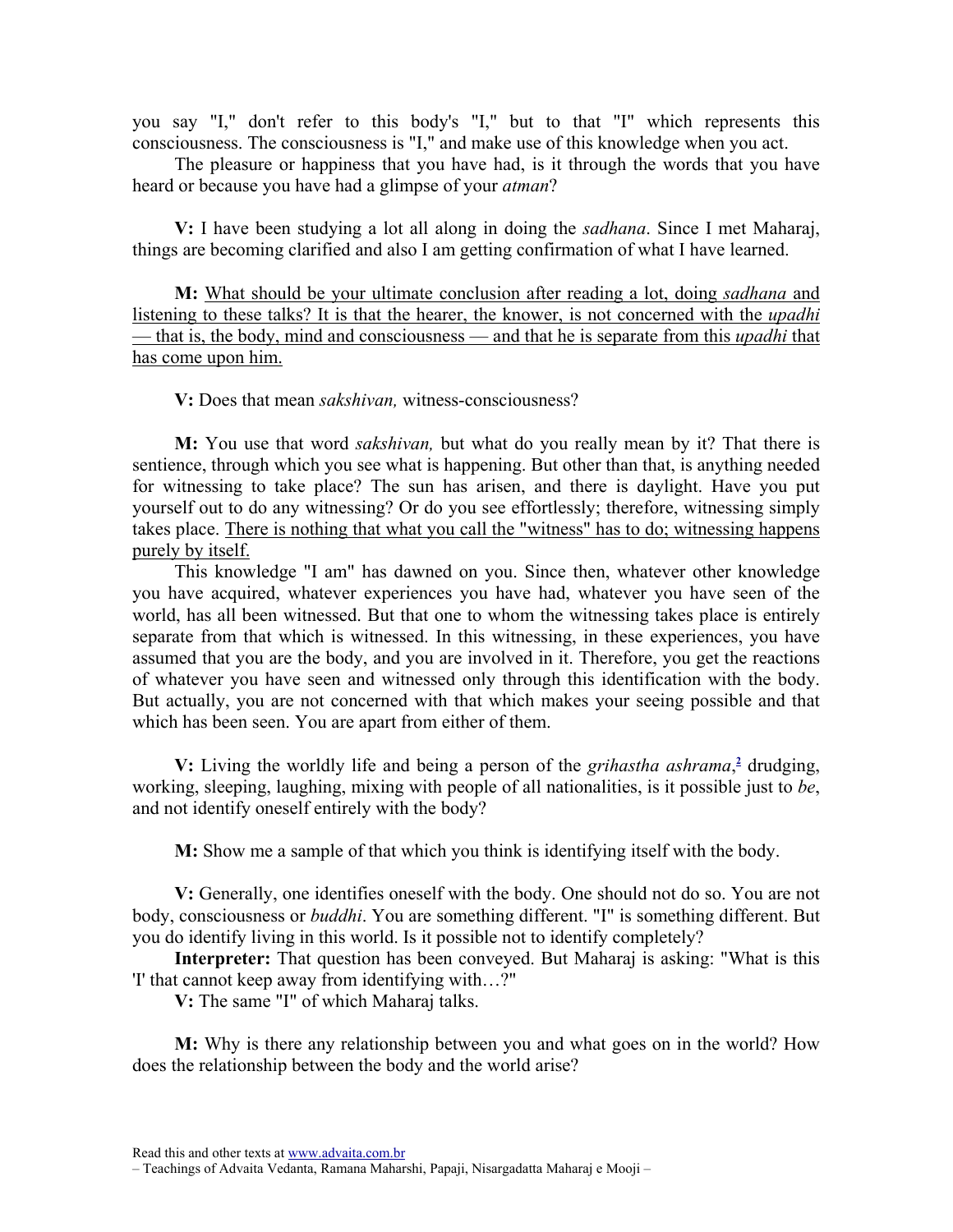V: Because the "I" is encased in the body. And it is the body that keeps coming in contact with material beings, other bodies, animate and inanimate.

M: You think it is the body that is coming in contact. If that consciousness had not been there, how could the body have come in contact with the rest of the world? What actually is it that comes in contact with the world?

V: The "I" comes in contact with the world through the body.

**M:** Whatever the *madhyama* is, if that consciousness were not there, where is the question of either the mind medium or that with which the medium comes into contact? If the consciousness were not there, then does the body exist or even the world exist?

V: That is very correct.

**M:** Then consider this beingness or consciousness as the supreme God and let  $\text{go}(d)$ . And even then, you as the knower of this are separate from the consciousness and the body.

V: I understand.

M: That which you have understood can work no more mischief on you, then. Is it not so? [laughter]

V: I have understood with my buddhi.

M: Which means that you can only use the instrument of the intellect to understand. But what is prior to the intellect?

V: The atman.

M: You understand the *atman*. Therefore, that which understands the *atman* must be prior to even the atman.

V: That means buddhi.

**M:** Atman is prior to *buddhi*, and you understand *buddhi* and also that *atman* is prior to buddhi.

V: I understand *atman* with *buddhi*; my *buddhi* tells me that there is *atman*. I want to understand *atma-jnana*. With *buddhi-jnana* came *atma-jnana*. I want the *atma-jnana*, not buddhi-jnana.

M: There should be no confusion. Understand a simple fact and that is that any kind of experience can only come upon the consciousness that is there. And you are separate from both that consciousness and the experiences which come on that consciousness.

Unless there is consciousness, call it *buddhi*, mind or whatever, can anything be there? The answer is obviously, no. Thus, in that consciousness I can see my body and the

Read this and other texts at www.advaita.com.br

<sup>–</sup> Teachings of Advaita Vedanta, Ramana Maharshi, Papaji, Nisargadatta Maharaj e Mooji –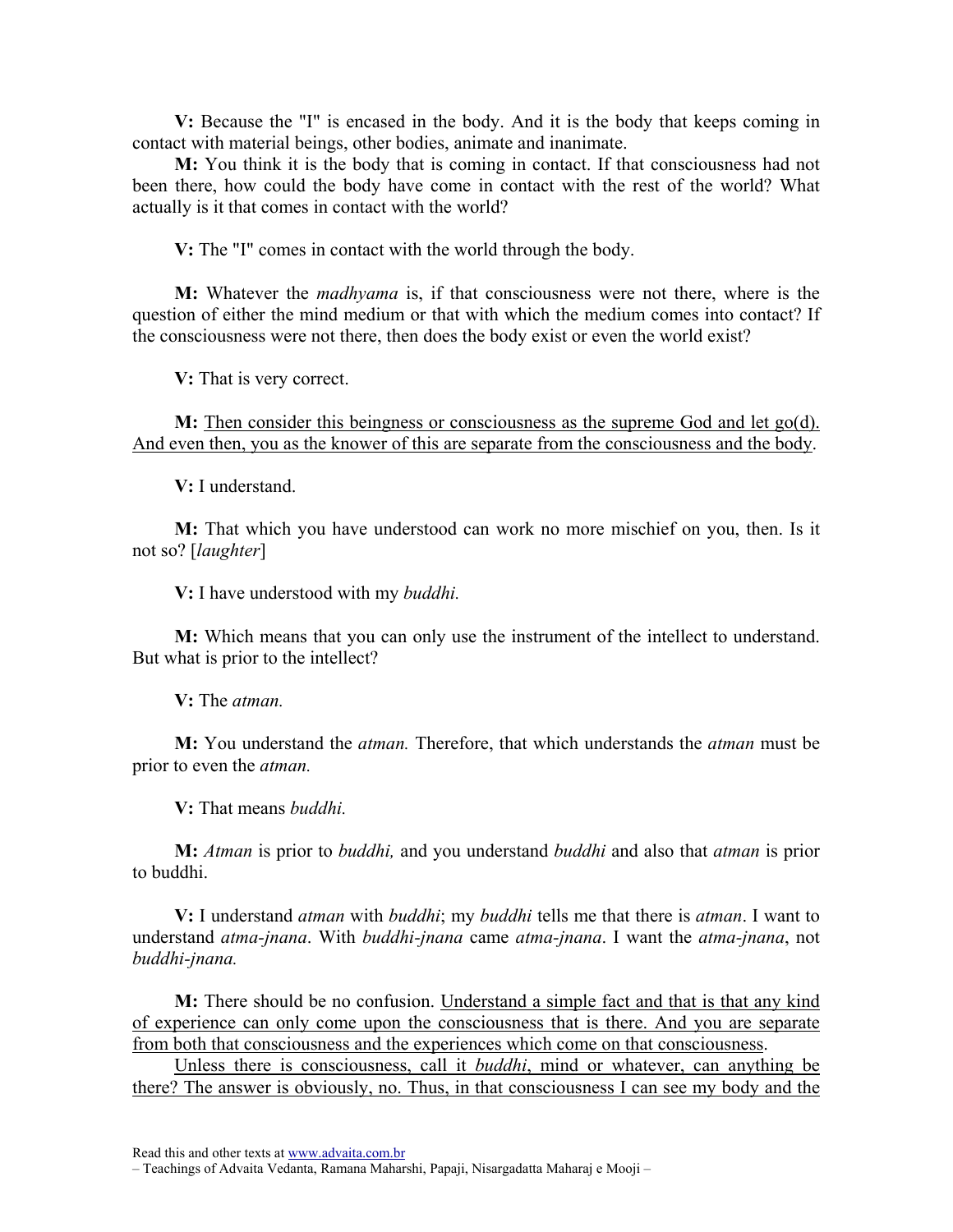world; and it is basically only on that consciousness that any movement or experience can take place.

V: So that consciousness has the power to think or to feel?

M: On that consciousness, something happens. Whatever movement, thought, or experience there is can occur only on this consciousness. And you are prior to this consciousness; therefore you are neither the consciousness — that is, the instrument — nor any thought or experience, or whatever it is that is happening on that instrument. You are apart from it. Now stick to that.

V: Stick to what?

M: To the fact that you are apart from it.

V: And you are That. That I know, But oftentimes, one cannot forget that one is in the body.

**M:** Remember that this body is made of the five elements; it is a material body  $- I$ call it food-body — and in that is this consciousness because of which the body possesses its sentience, enabling the senses to function. For the senses in the body operate only thanks to the consciousness. And you are separate from this body and the consciousness. That is the only the only thing to remember.

All you have is the vital breath, the life force. And part of the *prana* is the *atman*. Other than that, what have you got? I keep coming back to the same thing. Other than that, there is absolutely nothing.

[Maharaj is commenting on "X," who is having a lot of troubles.] All these difficulties that come and go should be merely watched like something in a play. When one scene is finished, another scene takes place, going on like an act. Then, the entire act and the entire play, does it take place anywhere but in yourself? If she did not have this consciousness, would she be aware of this play that is going on? So ultimately, whatever the play, whatever scenes and acts that take place, they are merely movements in her own consciousness.

[The lady has been urging Maharai to take care of himself.] Who is to take care of what? I know what has come upon my original state, and there is nothing to take care of that. It is a happening that has come and will take care of itself. And whatever has happened, I have not been affected. So, again, who is to take care of what? I am not concerned with taking care of anything. The world has been in existence for millions of years. There have been thousands of avatars and great men, and important personalities. Has a single one of them been able to do anything to change the natural course of events in the world?

Whatever has come upon this original state is time-bound, but the original state is timeless and spaceless. And that is one whole, a Wholeness. Not really one, because if you say "one," there are immediately two.

V: Is what Ramakrishna said and what Maharaj is saying the same thing?

<sup>–</sup> Teachings of Advaita Vedanta, Ramana Maharshi, Papaji, Nisargadatta Maharaj e Mooji –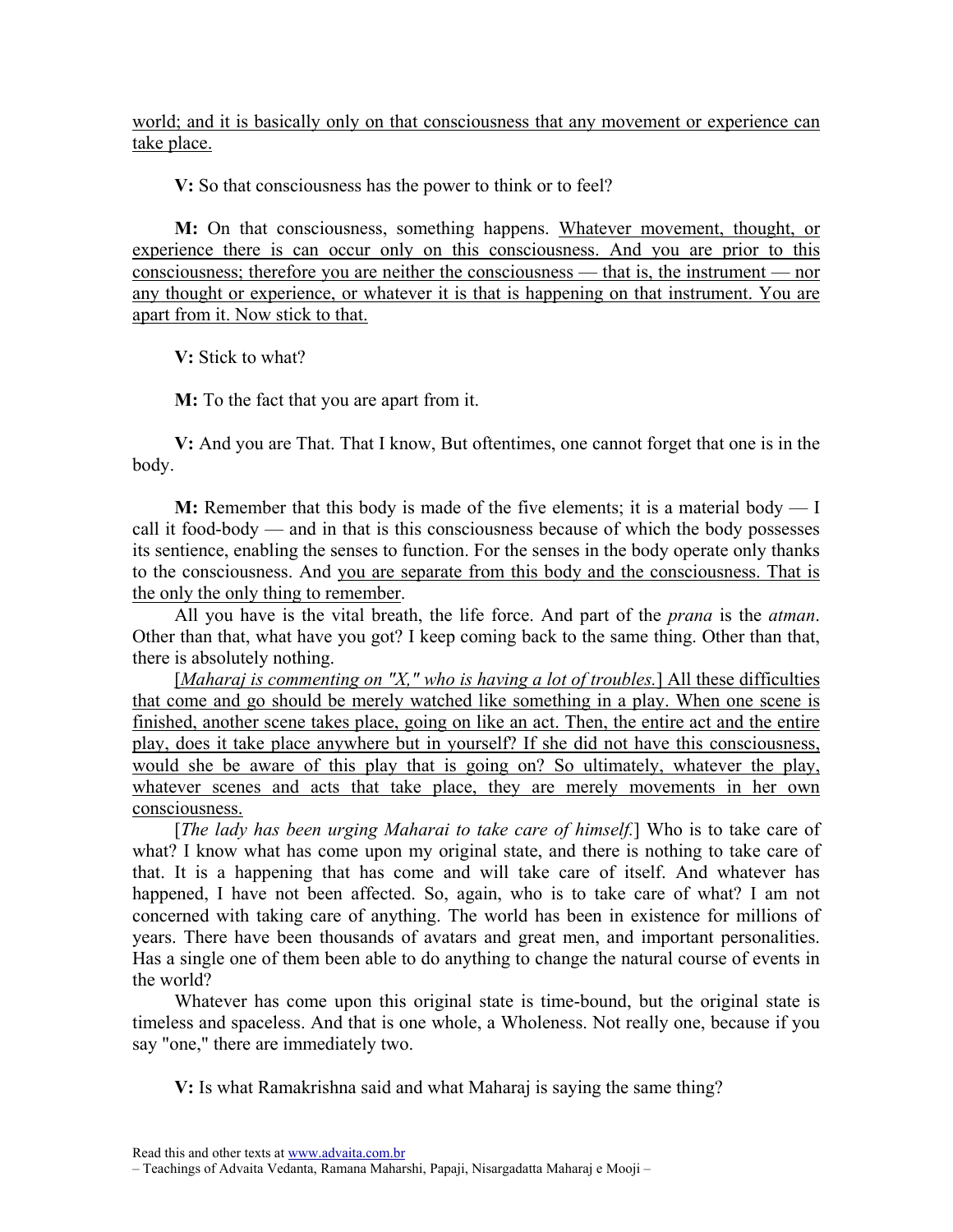M: I have already told you, the basic essence is only whole. All these differences are subsequent; they are to the concepts. So basically, when in the Wholeness, how can there be sin or merit, or any kind of duality?

There is something by which you are able to say that you understand. And you are separate from that. What you think you have understood is only a movement in your consciousness. And you are separate from that consciousness. So as far as you are concerned, there is no question of understanding or not understanding,

V: We always think when we have a mental grasp of someone's teaching that *ipso* facto we have realized that teaching. But we have not at all, we are essentially the same person, suffering in the same way.

M: How did that original creation take place of the body as infant? And even prior to its birth: How did the conception happen? How did the infant come into being, without it asking for it? Understand that. Understand thoroughly that drop of stuff which eventually has developed into a body, and then you will understand the whole mystery that you are not that. This body that is now occupying a certain space, how much space did it occupy upon its conception? And what was it then? If you understand that, you will understand the mystery of the Self.

You base yourself on the body that you are now, and don't understand its root. That is why we think we are this body. And for that, you must do meditation. What is meditation? Meditation is not this body-mind meditating as an individual, but it is this knowledge "I am," this consciousness, meditating on itself. Then the consciousness will unfold its own beginning.

Identification is with what? With this body that is now. But does it understand its origin? If you understand the temporal aspect, then you won't take so much pride in the body that is now existing.

[Maharaj is now talking about himself] The body is thoroughly old, my mission is fulfilled. Now you people come, which is all right, but my mission is done. My soul is about to leave this body. I am happy. I clap! [*clapping his hands*] I am in a clapping mood that I am about to pass on. I am no longer in love with, or held by, anybody, anything, any attachment.

Forgetfulness — that noble, most elevated forgetfulness —will not arrive until all doubts have been dispelled. Unless the doubts are eradicated, that peace will not prevail.

So long as I remain identified with the body, I want to be occupied with actions, because I am not able to sustain that pure "I" without them. I cannot endure it, because I identify with the body-mind, with all kinds of activities. I call it *jiva-atman*, which means "conditioned by the body-mind," and is the self that is occupied with all the activities. And the "I" which is unconditioned by, and not identified with, the body-mind — that therefore has no form, design, or name — is *Paramatman*. The *jiva-atman* is being witnessed by Paramatman, which is your real Self only.

V: What is it doing? Is it partaking in the working of the world?

M: Paramatman need not participate in the activities of the world, but without that principle no activities could take place at all. Just as is the case with *akash* (space): without it, no activities are possible.

Read this and other texts at www.advaita.com.br

<sup>–</sup> Teachings of Advaita Vedanta, Ramana Maharshi, Papaji, Nisargadatta Maharaj e Mooji –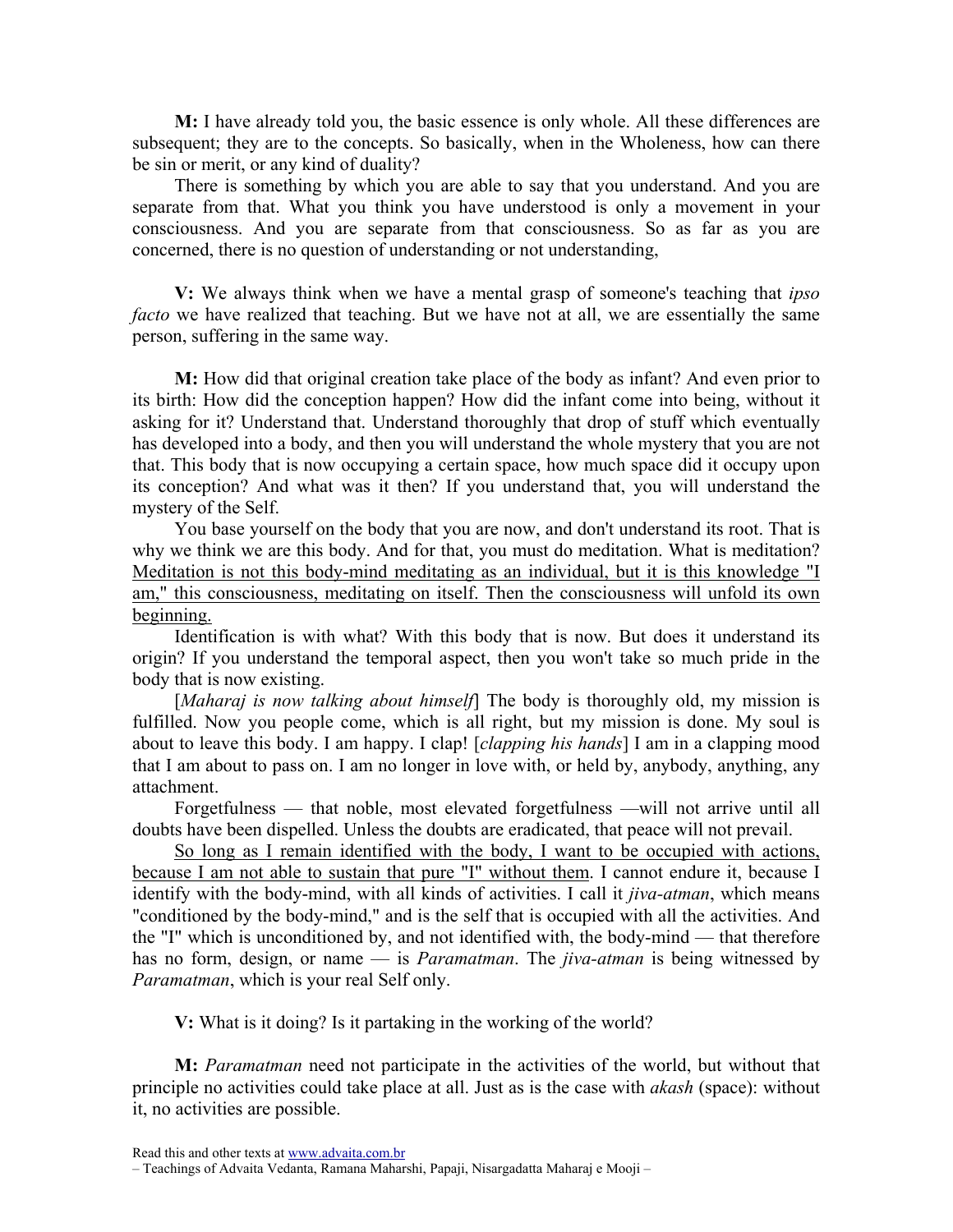Activities are going on naturally, spontaneously, in the same way that there is no author or doer of your dream world. Nevertheless, you fully put to use your dream world. You will not be able to comprehend this so long as you try to understand things as an individual. But once you are the universal manifest consciousness and abide in that Paramatman spirit — "I am" without form and distinction — then you will realize how things are.

V: It can be doubted whether Krishna was the incarnation of God into a human being. If it is indeed so, however, then we must attach importance to what he told us.

M: Whatever Krishna stated is perfectly correct. For that moment, that particular time in history, it was most appropriate. But that moment, that time, has gone. He also has gone. The spiritual elevation happened in him; that is why he is great.

You are seeing and understanding things through the concepts which you have absorbed. But, as a matter of fact, the actual state of affairs is quite different. You are holding on to it as the truth, but whatever you have heard will not remain as authority or as permanent; it will disappear. Then after the disappearance of everything, whatever remains, that you are: neti-neti.

You have been continuously changing; you are in a state of flux. No identity of yours has remained as a permanent feature. And in due course you will also become very old. So is there any constancy in all this?

V: The truth is that the body is perishable, but Atma is imperishable, eternal.

Second visitor: Do you know that or have you read it?

V: I am experiencing and also have read it. I am getting old and have seen people perish.

M: Yet there must be some author authorizing all these activities. You take the grosser four elements, which are engaged in activity. These four elements are presided over by space. In what activity is that engaged? If you are going to investigate the world of your observation, you will never reach your destination. Unless you give up whatever you have heard and abide in yourSelf, you will not understand all this. You may take it upon yourself to investigate this entire manifest world and whatever you have heard, but you will be caught more and more in a quagmire.

When incarnation takes place, what is its cause? And in what form does it occur? The stories you have heard…

V: Why doesn't everybody become Krishna?

M: What is that childhood? What is that child-principle? Investigate that. The touch of that quality, the child quality: understand and realize it. When did you encounter yourself? Since when and how? After collecting all the messages and concepts in the world, you cannot investigate yourself. When Krishna was born, he had that touch of "I-am-ness." The same goes for yourself. Understand that! What is that touch of "I-am-ness," that touch of child in you? Since when did you know that you are? And with what did you know that

Read this and other texts at www.advaita.com.br

<sup>–</sup> Teachings of Advaita Vedanta, Ramana Maharshi, Papaji, Nisargadatta Maharaj e Mooji –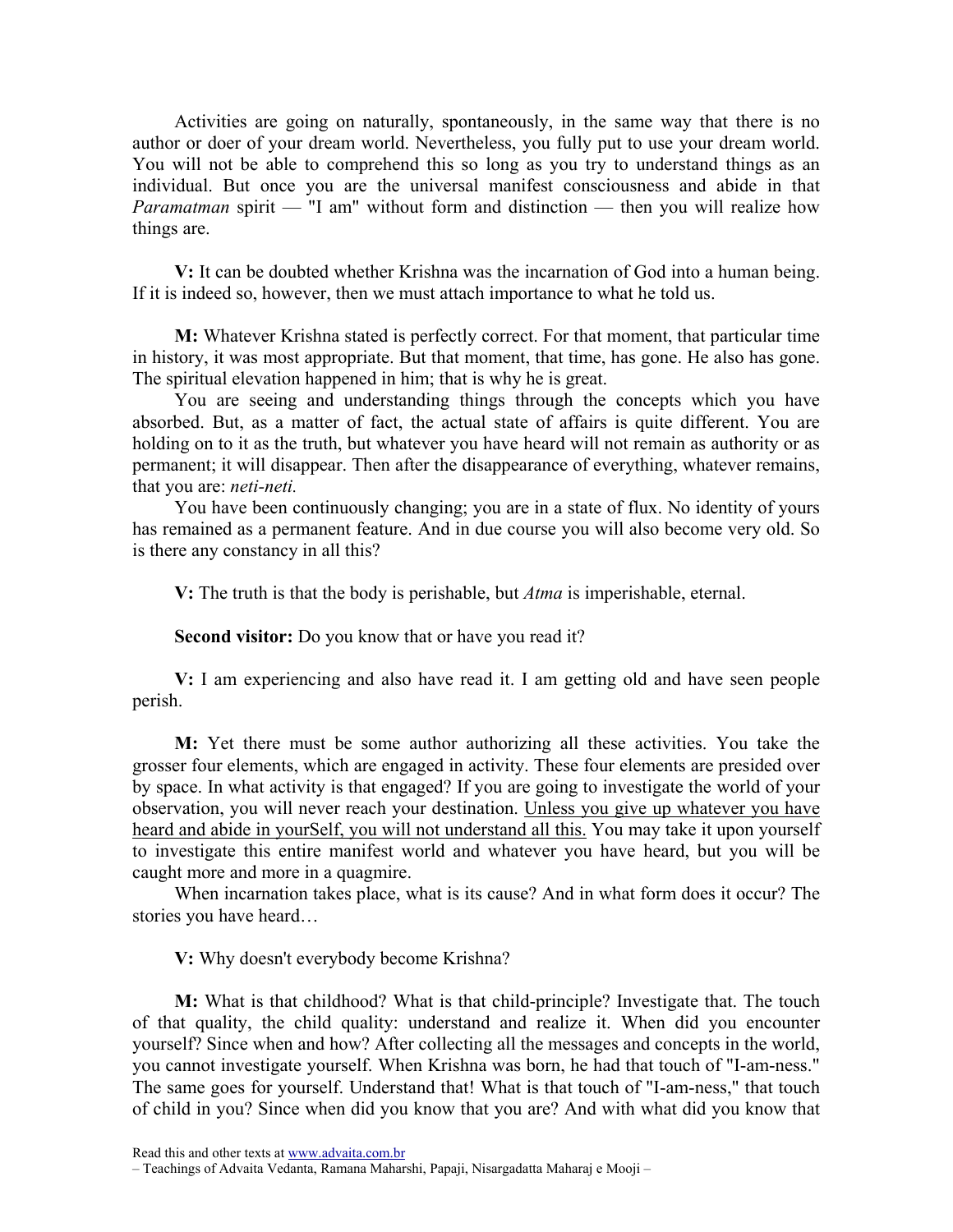you are? If you try to employ whatever you have heard, you will never be able to understand this. You know that you were not, but now you know that you are. How did this happen, this confluence? You were not and suddenly you are. This is what we want to discover.

V: I think I will give up on all this.

M: You just find out and enquire about your own self. Since when did you come to know your self? And how? Did anybody tell you that you are? Or did you come to know yourself spontaneously?

V: I was told and also it kept occurring to me when I read Ramana Maharshi's questions, "Who is it that dreams, who is it that sleeps?"

M: Give up your body identity. Since when did you start knowing yourself? Concentrate on that only.

V: Who is the one who slept?

M: Give up that question, because it is not relevant. There is no value in your question. At the moment I do not want you to ask any questions. I am driving you to the source and would be satisfied with your knowing what you are. I want to find out from you with what it is you know you are. Confine yourself to this area. Focus only on your knowing that "you are." How do you know you are? Just be there. You have been shadowboxing with the many concepts you have collected from the world — you are fighting with all that. What is the use of it?

You know you are. How do you know it? And with what did you know it? This is the sum total of my teaching needed to put you on the right track, its very quintessence.

When all your questions are answered, my talks are very easy to understand. And when you understand, all your questions have gone. It is a vicious circle: So long as you have questions, you cannot follow what is being said.

V: What happens is that certain questions keep cropping up.

M: I am going for the basic questions only: What are you? Since when are you? How did you happen to be? And due to what are you? I don't want to deal with a lot of sundry questions; they are of no value to me. If you like my teachings, you may sit here; otherwise, by all means quit this place.

In any true spiritual search, whatever you have heard, whatever you have done, is of no use at all to arrive at the real truth. The knowledge "you are" has happened. Due to what?

First of all, you witness that you are. Stay put there only, with this "you are." Just be there. Then with the help of this "you are," you are witnessing the world. If you are not witnessing "you are," you will not be witnessing the world either.

When you do not know you are, people also will not know that you are and they will cremate you. So long as you know you are, people will respect you, as you are something. When you do not know you are, people will dispose of you. Stay put there. You must be

Read this and other texts at www.advaita.com.br

– Teachings of Advaita Vedanta, Ramana Maharshi, Papaji, Nisargadatta Maharaj e Mooji –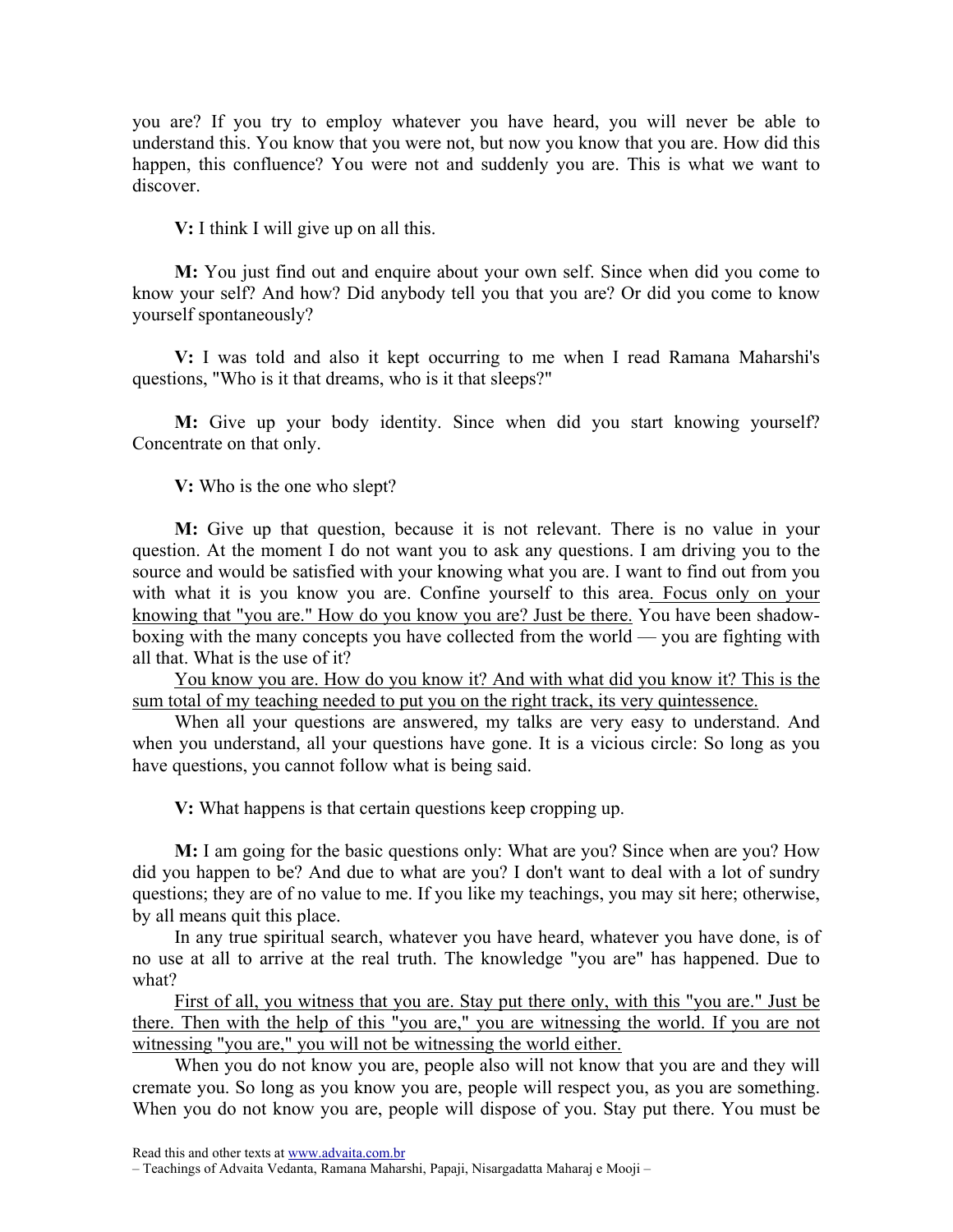present there only, at this point — the "you are" point, bereft of all concepts, all hearsay. When you recognize and realize the knowledge that you are, you will also know what Krishna is. Any number of incarnations have come and gone. But when you understand yourself, you will realize all the incarnations.

Because you know you are, you know the world is. You also know that God is. If you don't know you are, where is the world and where is the God?

There have been so many incarnations, and now you know you are. That "you are" is the divine principle because of which all the incarnations were. Many people have come here, but rarely has anybody after listening to me, come closer to himself, rarely anyone will understand what I am driving at. But that rare person, in the process of understanding me, will come closer to himself, the one who listens. Those who really understand will abide in themselves.

You did not know your parents before your birth, nor did the parents know you. In spite of this, how did the knowledge "you are" sprout in that particular situation? What is this amazing thing? I am again putting the same question. The parents did not know the child, and the child also did not know his parents before his birth. Now the child says, Here I am. How is that?

This itself is the greatest miracle, that I got the news "I am." Have you any doubts that you are?

V: No, that is self-evident.

M: Prior to knowing that you are, what knowledge did you have? What question can you put here, at this point? What do you know?

V: One should not ask any questions until one has achieved the goal. When one achieves that, the questions will be dissolved.

M: That is exactly what I am telling you. You know that "you are" is a very great miracle. This type of talk is not expounded anywhere else. The very source, the seed of this philosophy, nobody will expound. They will tell you to go and worship a certain God and you will get his blessing — you will be benefiting in such and such a way. Do this and you'll get that.

That deep urge to understand the truth is definitely going to occur. But if you desire to inquire into this entire objective<sup>4</sup> world and are captivated by it, you will never reach the goal.

By trying to learn all the history of Rama, Krishna, Christ, etc. you will not attain it either; you will never get satisfied. You will have that peace and quietude only when you know yourself, when you have that intimate knowledge "you are." You know you are. How did it happen to be with what you are? Because of what are you? What is the cause of it? Find out all that.

Your present capital is what you have read — whatever you have heard and read. But that type of investment is of no use in the spiritual field.

As I tell you, abide in yourself, be your own being, then only you will you get that peace and quietude.

V: So I should not ask any questions?

Read this and other texts at www.advaita.com.br

<sup>–</sup> Teachings of Advaita Vedanta, Ramana Maharshi, Papaji, Nisargadatta Maharaj e Mooji –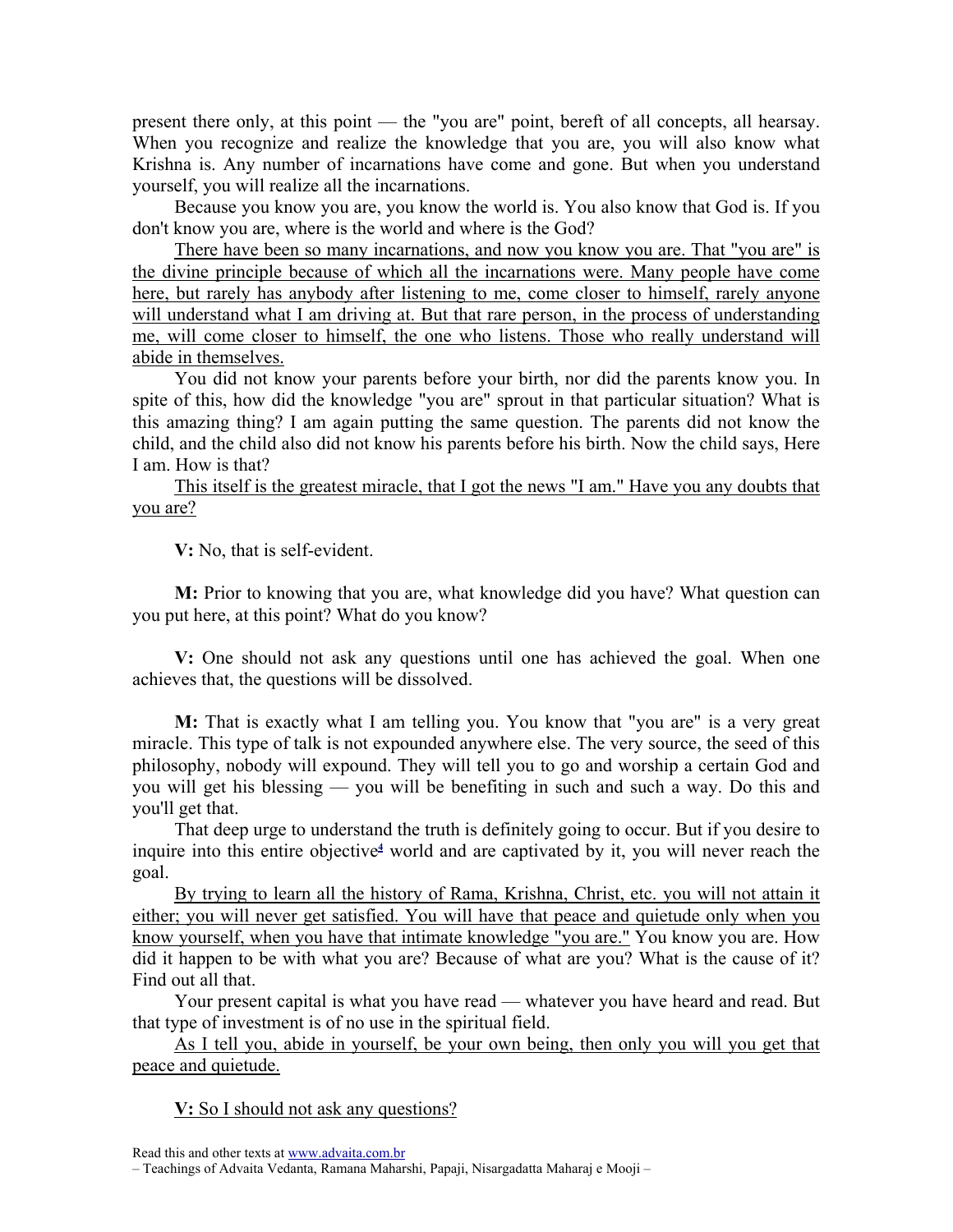M: Correct, no questions. Just be what you are. As I tell you, when you abide in your own self, all your questions will be dissolved by the knowledge "you are."

The manifested extends beyond any limits; it is spread all over, ample. If that knowledge "you are" is not there, where is the world? And where are the gods?

By reading various books and listening to everything else, you cannot become a mahatma, but only through that knowledge "I am." Don't concentrate on the body. Because of the body, you call yourself a male or a female. Just hold on to that knowledge "I am" only, without body sense — beyond name and form or design. But you have to employ name, form and design for the sake of worldly activities.

You are lucky, I am not expounding this in great detail to other people. To them, I simply say: You are "you," that knowledge "you are." Accept that only, and be on your way.

Don't meditate on anyone, any God or sage. And that knowledge "you are," don't embellish it with the body. I do not tell people more than they need and may not go into great detail. Because your parents have come to fruition, you are here at this moment. The knowledge that you are has no form and no name; it is purely knowledge "you are." A name and form is good only for the purposes of the world. Presently you are adjustable by the name; name means "myself." And to that name, you have given the disguise of the body. After relinquishing the name that is imposed on you, tell me your name. By hearing nobody, what can be your name?

V: No name!

M: Similarly, you accept the body as your identity. Right here and now, drop your identity with the body and sit still. Just drop this body like a discarded garment; drop also the identity with the name. And now you tell me about yourself. Whatever you are is most appropriate — that greatest principle that you are, about which you cannot give any information. But you are.

So long as you show that you are becoming more intimate with yourself, and getting to know that self, your comments are all right. The love for that knowledge "I am," the most lovable principle, is the knowledge "I am" itself. Is it not correct? That self, that knowledge "I am," has immense love for the self alone. But when that self or that love of the self becomes mixed up or associated with the body, the miseries begin.

V: One should have that realization of "I-ness," right?

M: Yes, but how can that happen unless you have full confirmation that "I am" is purely "I am"? You must have a firm conviction that "I am" is only that "I am," without body-mind form — the knowledge "I am" purely.

## V: I am trying to do it, practice it.

M: When you say you are practicing that, it means you are developing your conviction. You are confirming your conviction about it. That is all. What other practice do you need?

Read this and other texts at www.advaita.com.br

<sup>–</sup> Teachings of Advaita Vedanta, Ramana Maharshi, Papaji, Nisargadatta Maharaj e Mooji –